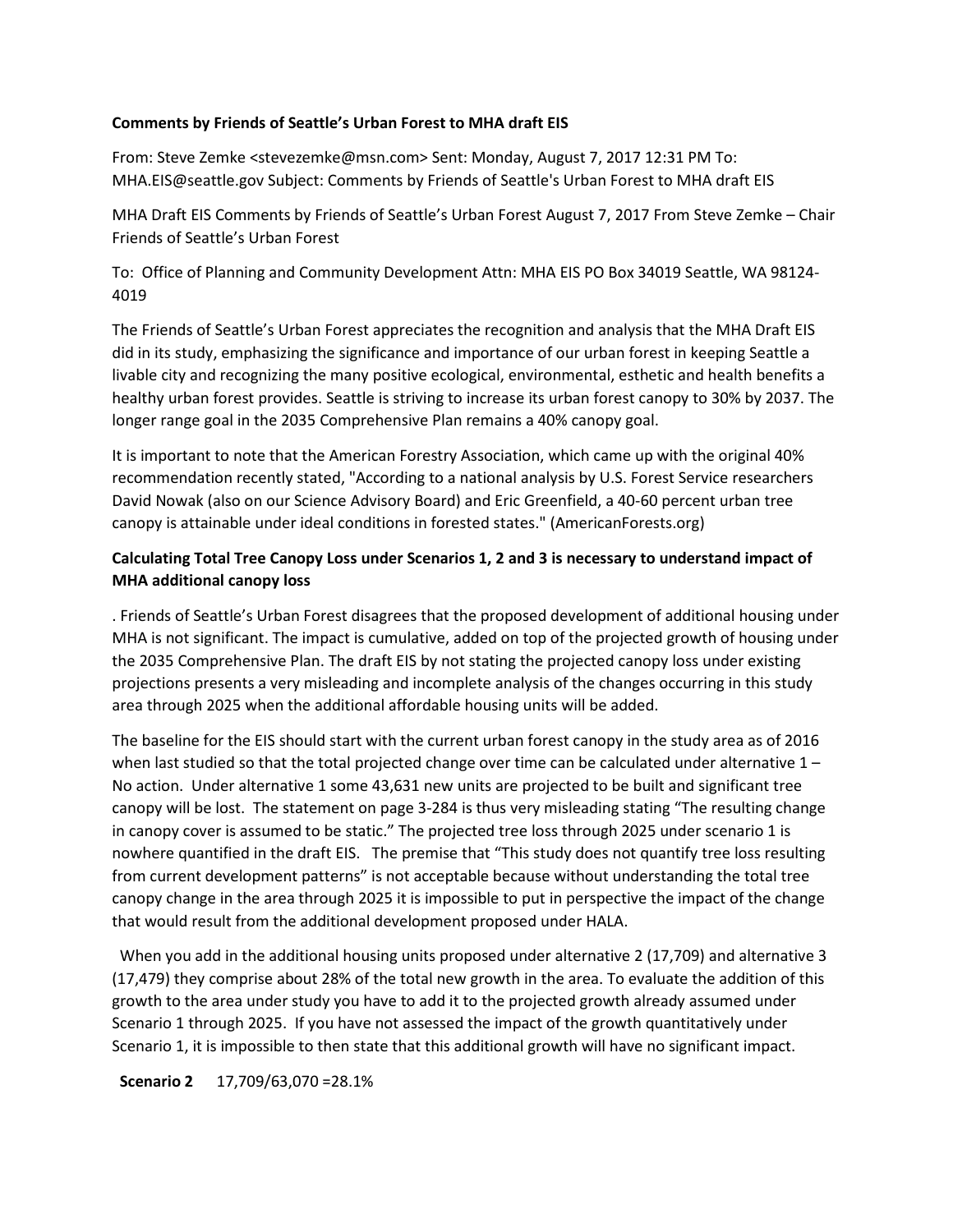**Scenario 3** 17497/62,856 =27.8%

Rounding up to 28% and assuming the tree loss in alternative 1 is at the same rate (not necessarily true) as alternative 2 and 3 you get the following projected canopy acreage loss as Loss current development under scenario 1 plus additional loss scenario 2:

**Scenario 2** – total tree loss through 2025 28% x total tree loss = 5 acres canopy total tree loss = 17.86 acres low estimate 28% x total tree loss = 11 acres canopy total tree loss = 39.29 acres high estimate **Scenario 3** – total tree loss through 2025 28% x total tree loss = 8 acres canopy total tree loss = 28.57 acres low estimate 28% x total tree loss = 16 acres canopy total tree loss = 57.14 acres high estimate

By way of size comparisons, please note the following city parks and their acreage:

- Seattle Japanese Garden 3.5 acres
- Myrtle Edwards Park 4.8 acres
- Freeway Park 5.2 acres
- Olympic Sculpture Park 9 acres
- Kubota Gardens- 20 acres
- Northacres Park 20.7 acres
- Volunteer Park 48.4 acres
- Schmitz Park 53.1 acres

It is in error for this EIS to not provide any information on the total tree loss in acreage through 2025 that is projected for Alternative 1, 2 and 3 due to the total development projected under each of the scenarios. Please provide the total projected tree loss in scenarios 1, 2 and 3 so that we can understand the total tree and canopy loss in each of the scenarios through 2025 relative to the additional tree loss projected in scenarios 2 and 3 that would be added.

**No analysis made of potential acreage lost due to development that could be used for increasing tree canopy to meet city canopy goals**. The city is striving to increase its tree canopy. This means looking for places where no trees exist or where more trees could reasonably be planted. While the EIS evaluates existing canopy that would be lost, no analysis is made of the loss of potential canopy area for planting trees that if planted would help the city reach both its short term and aspirational goals. SDOT for example has looked at potential planting sites to help increase tree canopy. The reality is that as increased intensive development occurs the number of potential planting sites that could be used for planting trees is permanently lost as building density increased and covers more lot area.

What amount of potential planting area is lost due to this increased development under scenarios 1, 2, and 3?

**Need to evaluate changes in growth projections and potential housing units over time based on low and high growth in recent history**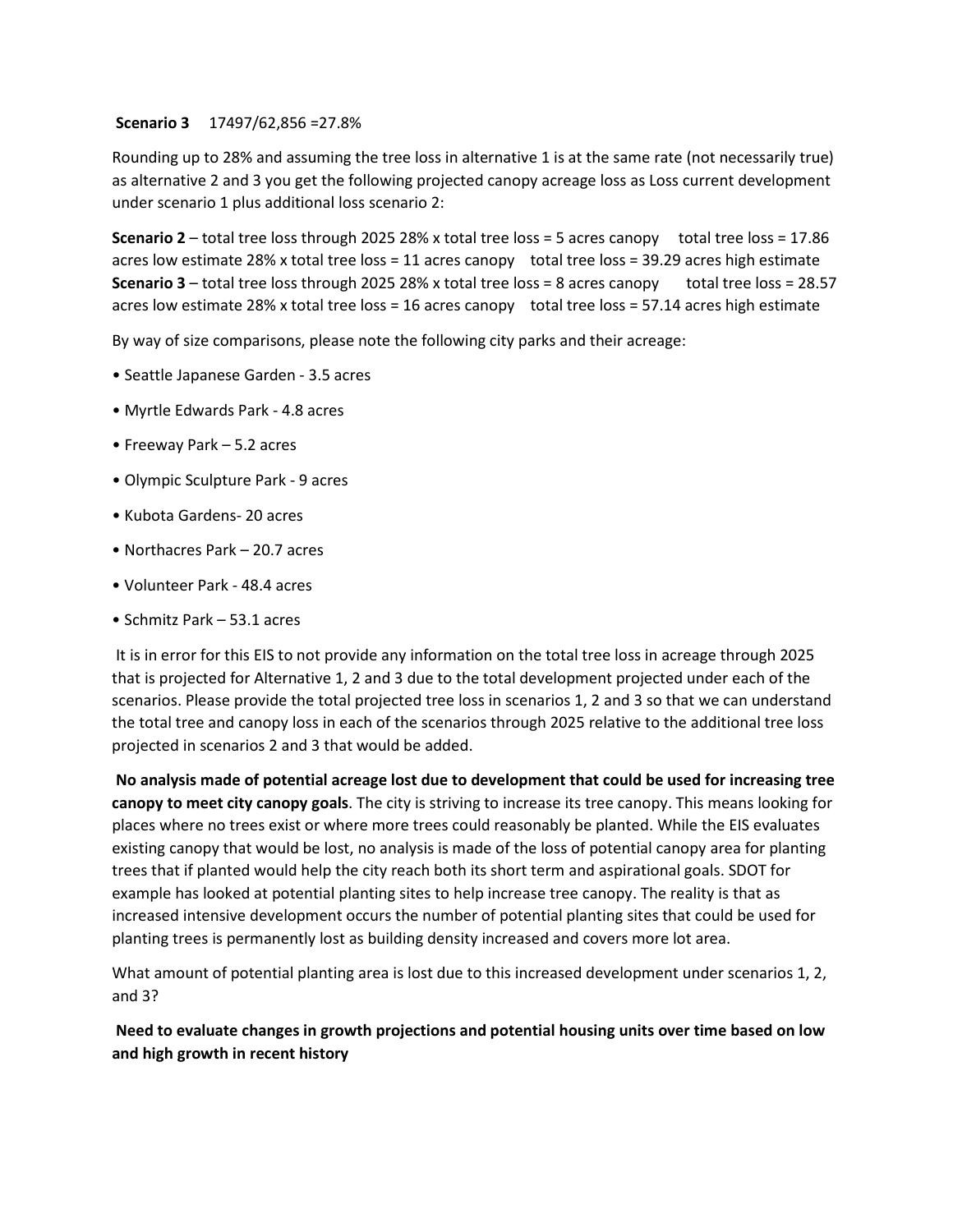The development projected under Alternative 1 should really be a range of projected low and high development in housing units. It is impossible to project development impacts out 8 -10 years with precise accuracy as Seattle has found in other projections when growth has greatly exceeded expectations in recent years.

As the Urbanist noted recently, "The 2010 Census pegged Seattle at just 608,660, meaning we've grown by nearly 100,000 new people in just six years … Housing supply tends to lag behind housing demand; it could be in the coming years supply finally approaches demand. About 10,000 apartments are set to open in 2017, and more than 12,000 more are slotted for 2018. At the very least, with record-setting apartment growth expected, we have ample reason to expect the population growth trend to continue. Since King County averages 1.8 people per apartment, we could see growth in excess of 20,000 per year continue a bit longer if those expected apartments are filled." (https://www.theurbanist.org/2017/02/27/seattle-700000)

What is the estimated range of housing units under scenarios 1, 2 and 3?

**Mitigation Recommendation – To track tree and canopy loss require Urban Forest Canopy Impact Assessment on all development** The Seattle Urban Forestry Commission asked DPD in a letter dated June 25, 2014 and also in a letter dated June 10, 2015 to do an Urban Forest Canopy Impact Assessment on all development so that tree and canopy loss could be tracked. The Seattle Urban Forestry Commission also sent detailed comments on the draft EIS for the Seattle 2015 Comprehensive Plan urging this action. Our recommendation was not included in the final EIS proposed mitigation. This recommendation should be included as mitigation assessment in this MHA EIS as a condition for proceeding so that canopy and ecological function lost can be more accurately followed and compensated for during development. From the June 10, 2015 letter of the Seattle Urban Forestry Commission

(https://www.seattle.gov/Documents/Departments/UrbanForestryCommission/FinalIssuedDoc uments/Recommendations/ADOPTEDCompPlandraftEISLetter.pdf) :

 "The Commission has discussed several ideas to improve submittal documentation and final reporting for projects under DPD's permitting.

• Currently, the City, through OSE and the Urban Forestry Interdepartmental Team, keeps track of the number of trees planted and removed on public property every year. The Commission recommends tracking trees lost on private property undergoing development to assist in determining where we are gaining or losing trees and canopy. This would add information to the overall city canopy coverage assessment data. By knowing more about canopy trends on different types of land, we can better direct policy and programming to ensure we are on track to meet our 30% goal.

• What would help the City better understand what is happening with tree canopy protection and enhancement is to require that all development projects submit an Urban Forest Canopy Impact Assessment prior to any construction project being approved. The Urban Forest Canopy Impact Assessment would include a map of the property with the trees numbered, canopy area of trees drawn, and trees to be removed clearly labeled. Under current guidelines it would minimally require that all trees 6 inches DBH (diameter at breast height) or larger be inventoried on the property. The suggested data points required would be: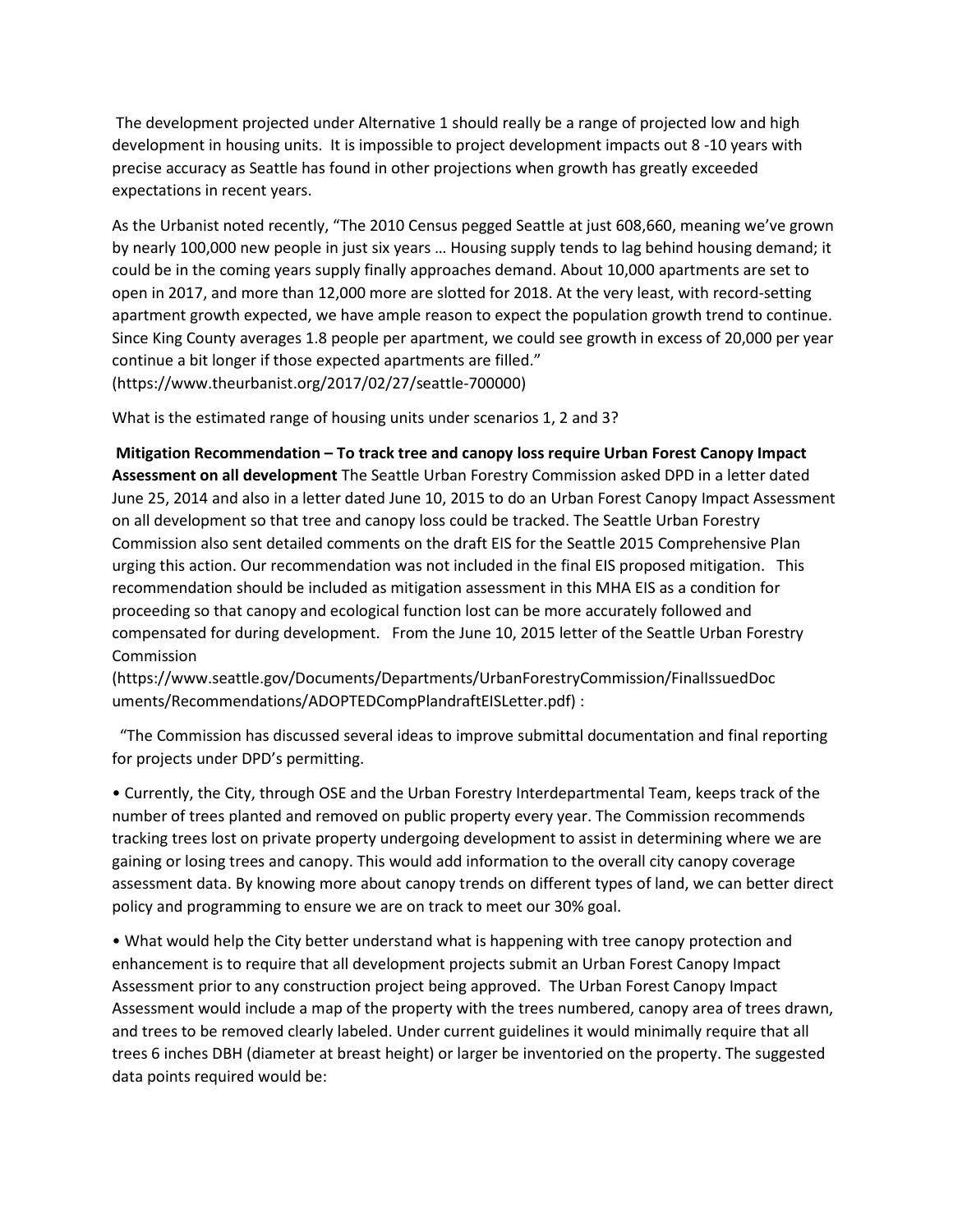- Species: speaks to size of canopy and amount of storm water benefit.
- DBH: speaks to age of tree and canopy coverage.
- Tree Height: speaks to canopy volume and amount of environmental benefit.
- Canopy Width (area): speaks to canopy volume and amount of environmental benefit.
- Tree Condition: speaks to overall forest health and environmental impacts.
- Photographs of the trees on the parcel and adjacent properties.
- Canopy coverage as a percent of area pre- and post-project development."

Please consider and discuss benefits of using Urban Forest Canopy Impact Assessments as part of development process.

## **Mitigation Recommendation – Update City Tree Ordinance to require replacement on or off site of tree canopy lost or payment into City Tree Replacement and Maintenance Fund**

In terms of loss of ecological function due to canopy loss, mitigation options to be explored should include total compensation of both canopy loss and ecological function projected such that trees that are nor replaced on site should be mitigated by compensation into a **City Tree Replacement and maintenance Fund** for replacing and maintaining trees elsewhere. Development should pay for losses to the city's green infrastructure that transfer development impact costs onto the general public while developers pocket the profits. It is not acceptable that the costs of mitigating for tree and canopy loss should be picked up by all city taxpayers rather than the developers who are removing existing tree canopy the city is trying to maintain and increase. This EIS should recommend that Seattle update its existing tree ordinance to reverse the ongoing tree and canopy loss by the rapid development occurring in Seattle.

 Please consider and discuss creation of a City Tree Replacement and Maintenance Fund for mitigation of projected tree canopy loss.

#### **Reference Links needed**

Please provide links to references where they are missing on documents that are not readily available to the public including:

• City of Seattle. 2017a. Tree Regulations Research Project—Phase II Final Findings and Recommendations. March 27, 2017.

- Seattle Parks and Recreation (SPR). 2011. Seattle's Parks and Recreation 2011 Development Plan.
- Adopted November 28, 2011. Resolution: 31336. Seattle Parks and Recreation (SPR). 2016. Seattle

• Recreation Demand Study. Seattle Parks and Recreation (SPR). 2017. 2017 Parks and Open Space Plan, May Draft.

 Submitted by Steve Zemke Chair – Friends of Seattle's Urban Forest steve@Friends.UrbanForests.org 2131 N 132nd St Seattle, WA 98133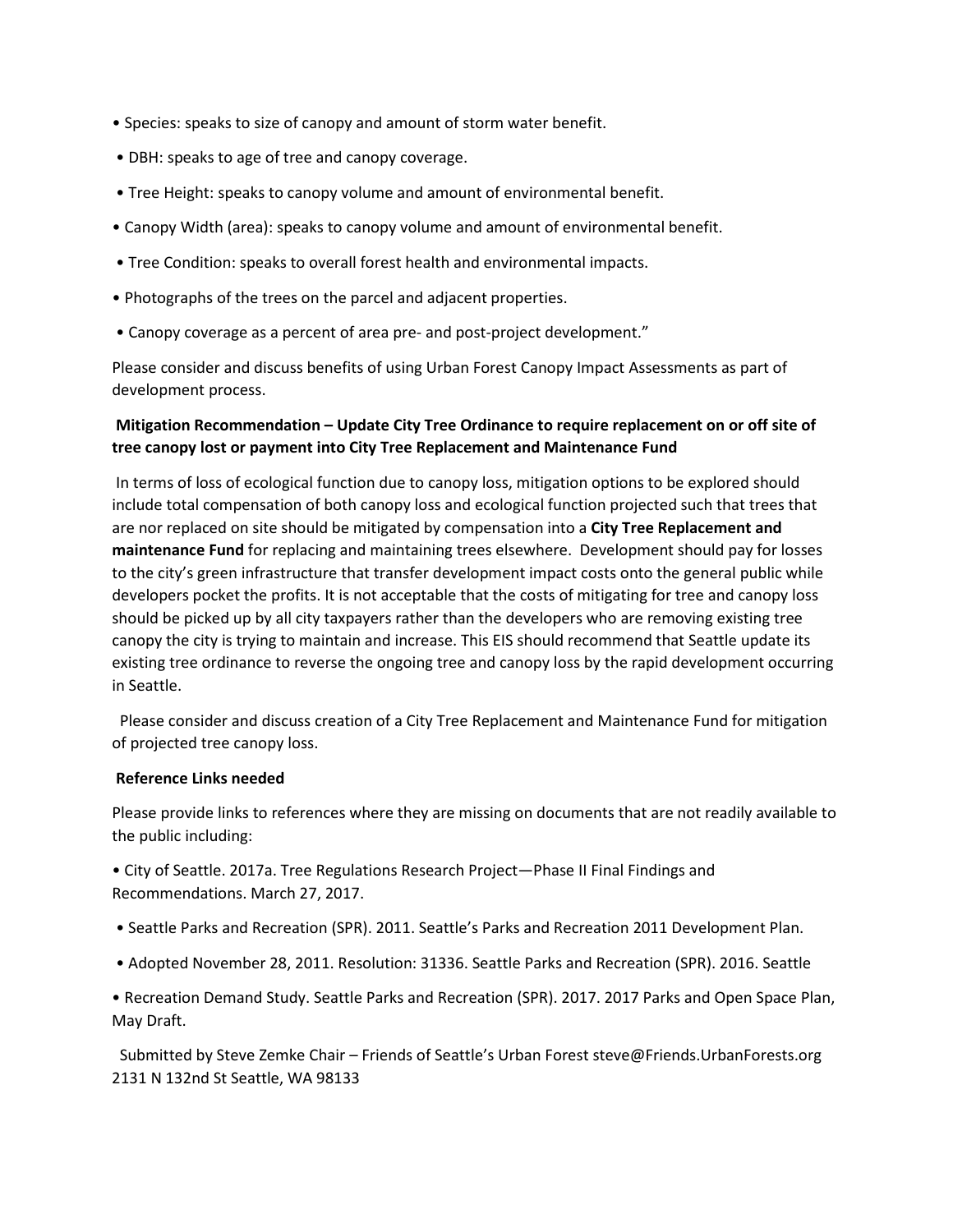### **Response to Friends of Seattle's Urban Forest comments to MHA draft EIS**

Zemke, Steve (Friends of Seattle's Urban Forest)

Note: This comment response was potentially inadvertently omitted from comment responses and letters published in the FEIS on November 9th. The comment response and comment letter was added to published FEIS documents on November 21.

1. **The longer range goal for canopy coverage should be 40%.** Comment noted. The goal considered in the EIS is the 30% coverage goal set in the 2007 canopy cover study, which is evaluated as the goal by the City's Office of Sustainability and the Environment.

2**. Calculating tree canopy loss under Scenarios 1,2 and 3 is necessary**. Comments noted. Changes in tree canopy coverage over time include tree losses due to development as well as tree maturation and planting. Measures described in subsection 3.6.3 mitigation measures are already being considered by the city, with the intent of increasing tree canopy coverage to meet the 30% citywide goal. Since 2016 LiDAR data are not directly comparable with past tree canopy coverage surveys it is not possible to ascertain an existing overall trend in tree canopy gain or loss under existing conditions. It is possible that city policies will have the intended effect of increasing tree canopy over time. Since it is not possible with existing data to ascertain the aggregate trend in tree canopy coverage for the study area as a whole, the assumption is made that tree canopy would remain static under the no action alternative. Ongoing improvements to tree canopy protection and retention could increase canopy coverage over the 20-year period, while development over the 20 year period could reduce canopy coverage in some areas. For each action alternative, increments of growth compared to no action are reflected in the assumption that each rezoned areas would transition fully to the tree canopy coverage condition of the new zone during the study time horizon. The estimates provided are for the net tree loss projected in each action alternative compared to no action. It is correct as the comment states that the action alternatives would result in approximately 28% more residential growth than no action. However application of the rate of tree canopy loss estimated for the action alternatives can't be applied to the amount of residential growth under no action. The estimated amount of canopy loss under the action alternatives is for a complete conversion of those zoned areas to the tree canopy coverage condition of the new zone.

3. **No analysis of loss of acreage that could be planted with trees**. The analysis at FEIS Exhibit 3.6-15 assumes that tree canopy coverage for all green spaces, which include parks, cemeteries, and public and private schools, would remain constant even if rezoned. This is because green spaces are the most likely areas for increased planting of trees to increase canopy over the 20-year period. The methodology to estimate changes in canopy coverage is also inclusive of right of way areas within each zone, where tree planting and maturation could be expected. It would be speculative to predict other individual private parcels of land that could be acquired or reserved for tree planting in the future.

4. **Need to evaluate a range of growth projections**. Growth estimates that are formally adopted as part of the Seattle 2035 Comprehensive Plan, which are derived from the formal growth estimations provided to cities and counties by the Washington State Office of Financial Management are used as the basis for growth estimates in Alternative 1. Please see Appendix G for discussion of growth estimates. 5.